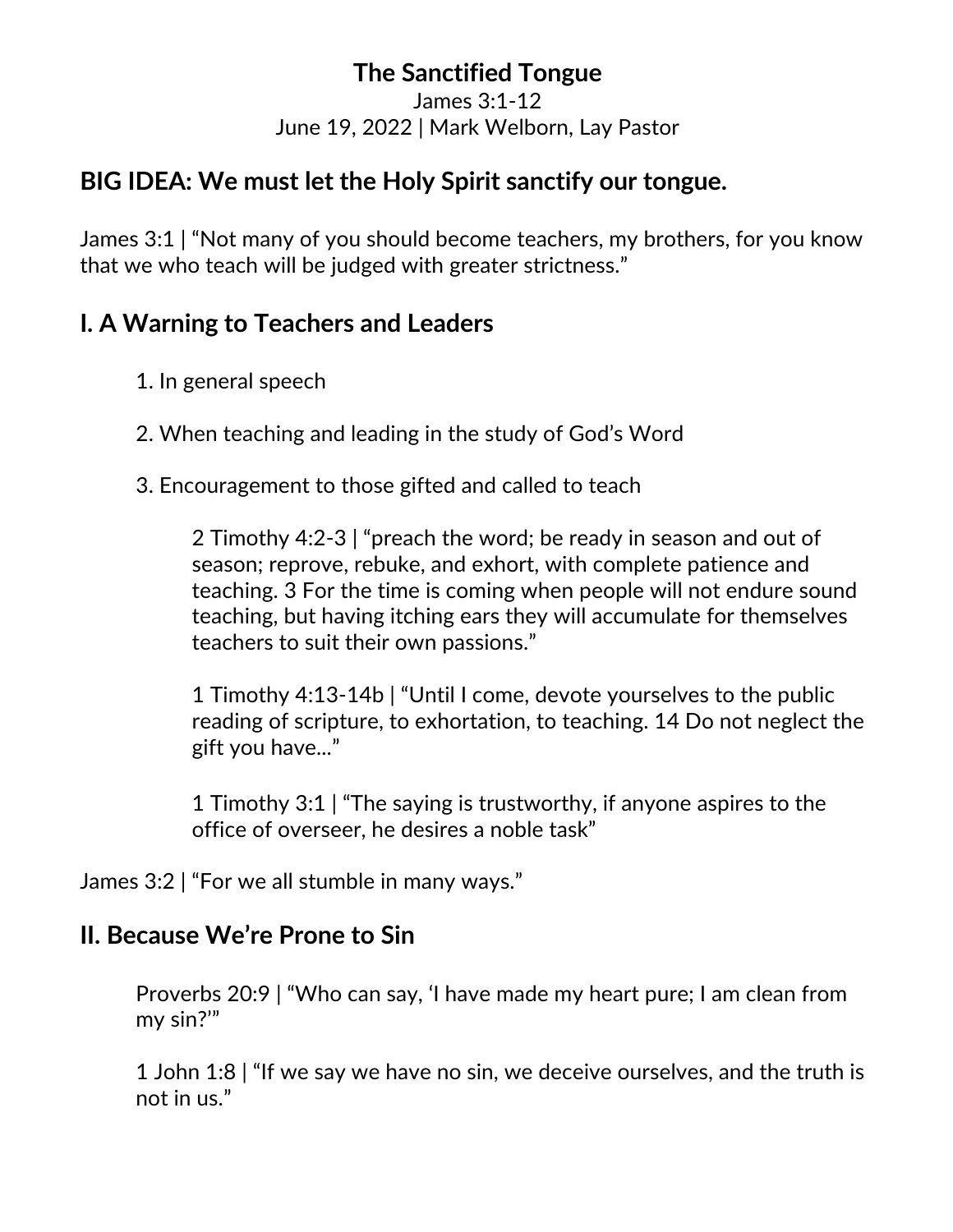Isaiah 6:5-7 | "And I said: 'Woe is me! For I am lost; for I am a man of unclean lips, and I dwell in the midst of a people of unclean lips; for my eyes have seen the King, the Lord of hosts!' 6 Then one of the seraphim flew to me, having in his hand a burning coal that he had taken with tongs from the altar. 7 And he touched my mouth and said: 'Behold, this has touched your lips; your guilt is taken away, and your sin is atoned for.'"

Romans 3:23 | "for all have sinned and fall short of the glory of God,"

James 3:2b | "And if anyone does not stumble in what he says, he is a perfect man, able to bridle his whole body."

## **III. The Perfect Man**

1. "Perfect" translated from the Greek word "Teleios"...two possible meanings:

- i. Absolute perfection (Jesus)
- ii. Complete or mature
- 2. Objective: Complete maturity
	- i. The fruit of the Spirit

Galatians 5:22 | ""But the fruit of the Spirit is love, joy, peace, patience, kindness, goodness, faithfulness, gentleness, selfcontrol;"

ii. A renewed mind

Romans 12:2 | "Do not be conformed to this world, but be transformed by the renewal of your mind, that by testing you may discern what is the will of God, what is good and acceptable and perfect."

iii. Crosspoint Family

Colossians 4:6 | "Let your speech always be gracious, seasoned with salt, so that you may know how you ought to answer each person."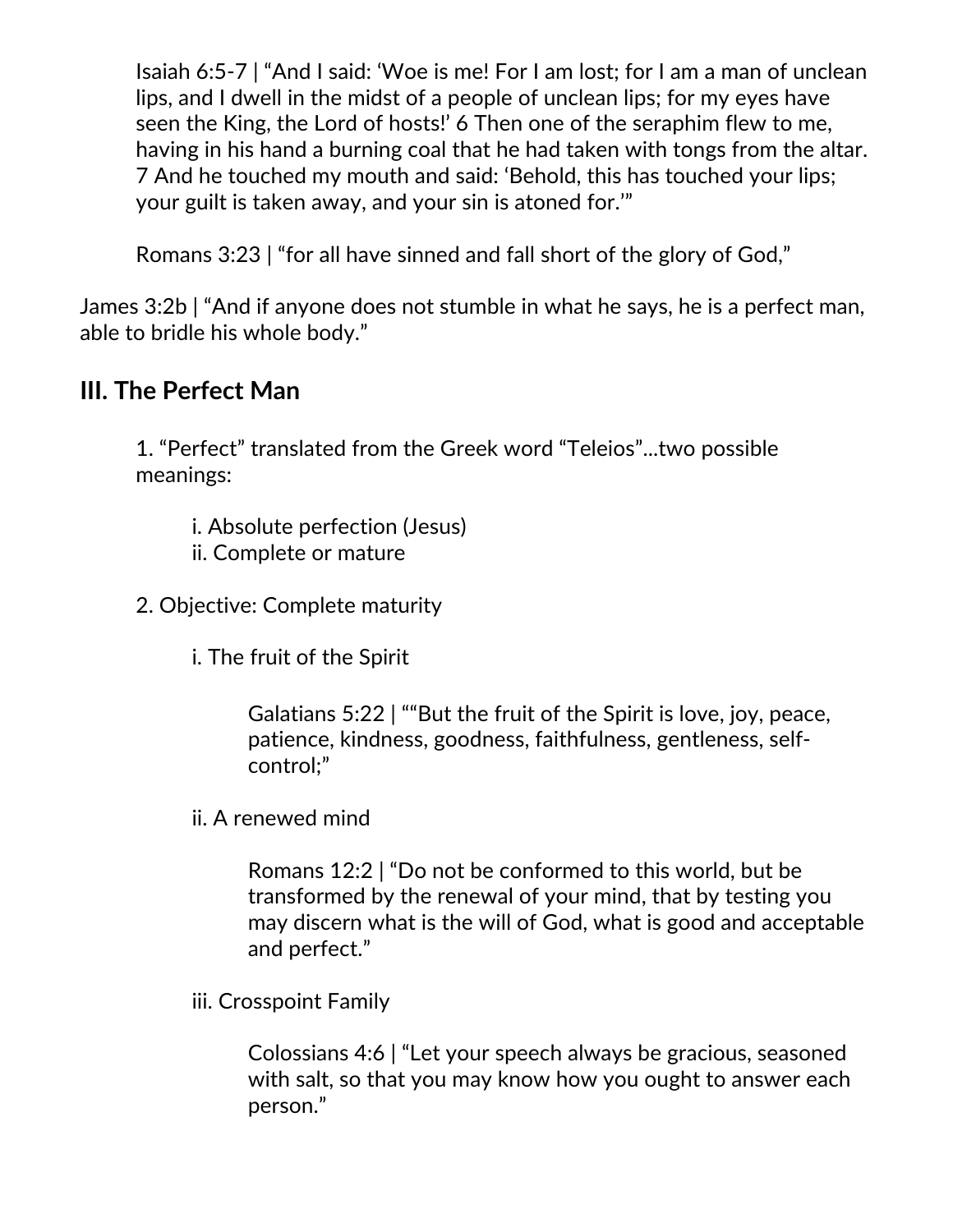James 3:3-5 | "If we put bits in the mouths of horses so that they will obey us, we guide their whole bodies as well. 4 Look at the ships also: though they are so large and are driven by strong winds, they are guided by a very small rudder wherever the will of the pilot directs. 5 So also the tongue is a small member yet it boasts of great things."

#### **IV. Our Tongue is a Tool of Our Heart**

- 1. Bridle bit (rider and bit)
- 2. Ship's rudder (pilot and rudder)
- 3. Tongue (Christian and tongue)

James 3:5b-6 | "How great a forest is set ablaze by such a fire! 6 And the tongue is a fire, a world of unrighteousness. The tongue is set among our members, staining the whole body, setting on fire the whole course of life, and set on fire by hell."

• The devastating power of the tongue  $(v, 6)$ 

"…the whole course of life,"

Colossians 3:8 | "But now you must put them all away: anger, wrath, malice, slander, and obscene talk from your mouth."

James 3:6b | "…and set on fire by hell."

# **V. A Tool of Our Enemy, "The Liar"**

1. Spiritual warfare

"That it is said to be set on fire by hell indicates that the tongue can be Satan's tool, fulfilling hell's purposes to pollute, corrupt and destroy." - John MacArthur

Ephesians 6:12 | "For our struggle is not against flesh and blood..." (NIV)

John 8:31-32 | "So Jesus said to the Jews who had believed him, 'if you abide in my word, you are truly my disciples. 32 and you will know the truth and the truth will set you free.'"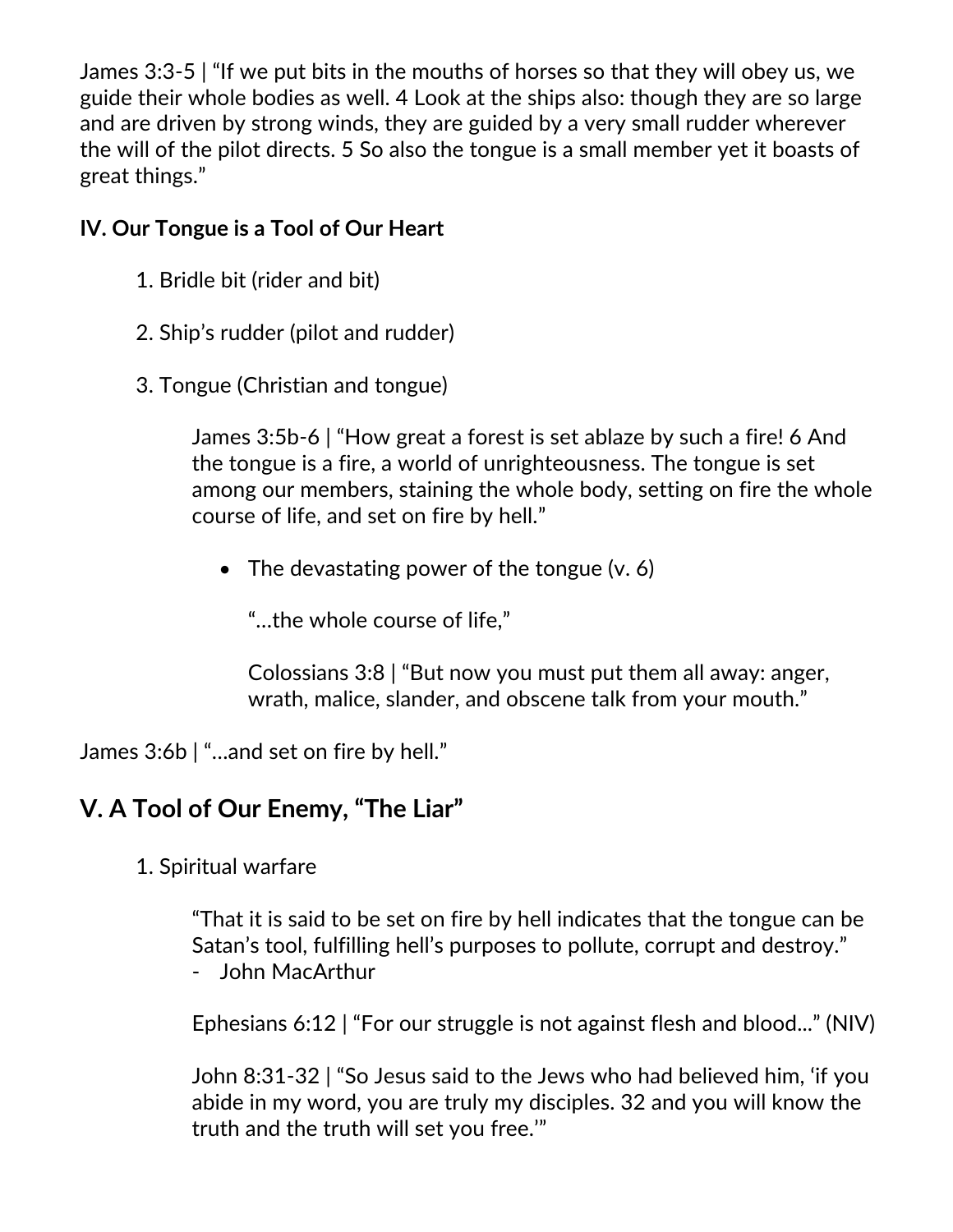James 3:7-8 | "For every kind of beast and bird, of reptile and sea creature, can be tamed and has been tamed by mankind, 8 but no human being can tame the tongue. It is a restless evil, full of deadly poison."

## **VI. Controlling our tongue is beyond our power**

1. Good news

Psalm 51:10 | "Create in me a clean heart, O God, and renew a right spirit within me."

Ezekiel 36:25-27 | "I will sprinkle clean water on you, and you shall be clean from all your uncleanliness, and from all your idols I will cleanse you. 26 And I will give you a new heart, and a new spirit I will put within you. And I will remove the heart of stone from your flesh and give you a heart of flesh. And I will put my spirit within you and cause you to walk in my statutes and be careful to obey my rules."

Romans 12:2 | "Do not be conformed to this world, but be transformed by the renewal of your mind, that by testing you may discern what is the will of God, what is good and acceptable and perfect."

James 3:9-12 | "9 With it we bless our Lord and Father, and with it we curse people who are made in the likeness of God. 10 From the same mouth come blessing and cursing. My brothers, these things ought not to be so. 11 Does a spring pour forth from the same opening both fresh and salt water? Can a fig tree, my brothers, bear olives, or a grapevine produce figs? Neither can a salt pond yield fresh water."

# **VII. Fresh Water or Salt Water?**

1. Fresh water (sanctified use of the tongue)

Psalm 107:2 | "Let the redeemed of the Lord say so..."

Mark 16:15 | "And he said to them, 'Go into all the world and proclaim the gospel to the whole creation.'"

Romans 15:14 | "Instruct one another..."

Ephesians 5:19 | "Speak to one another with Psalms, hymns and spiritual songs."